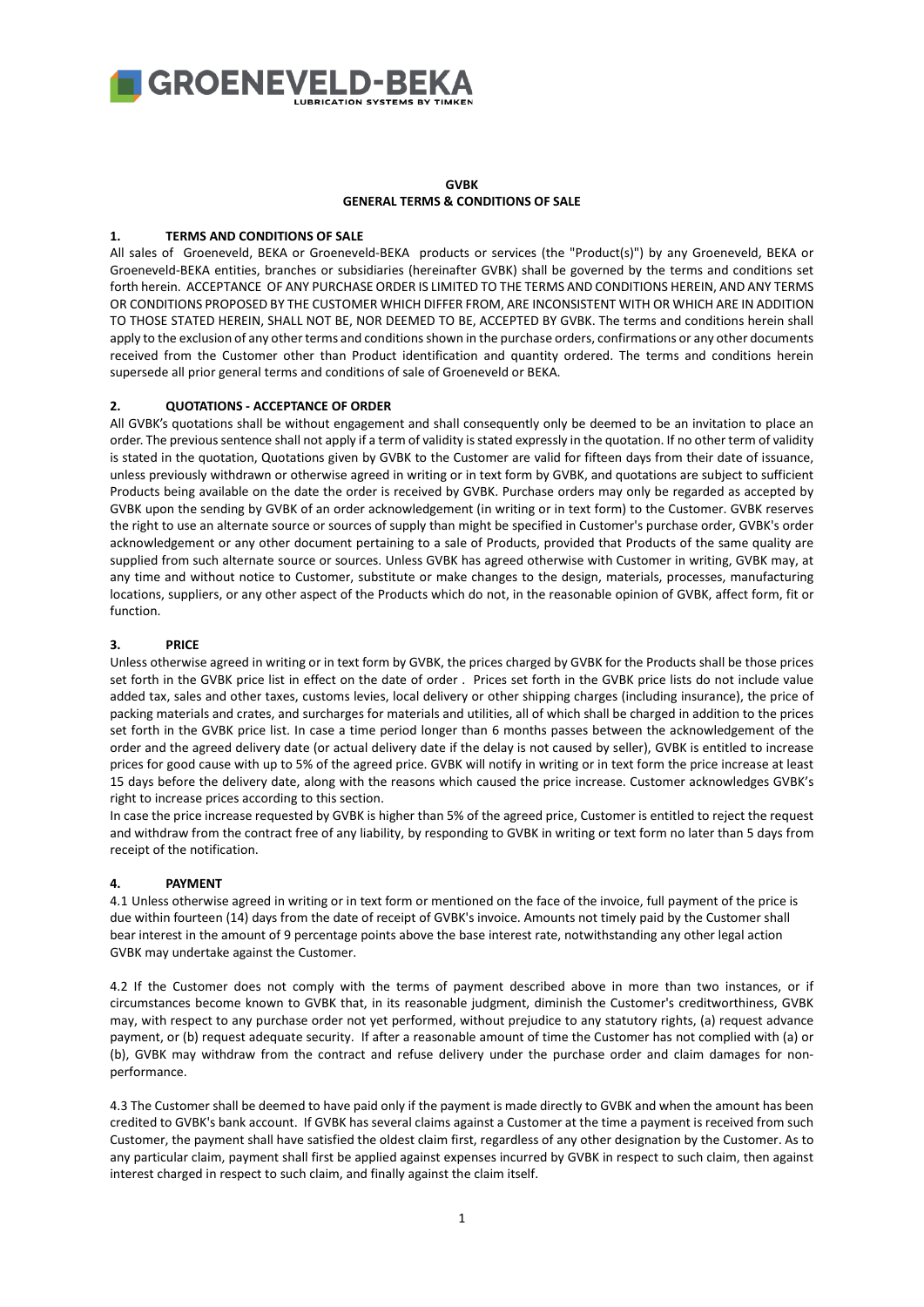**GROENEVELD-BE** 

4.4 GVBK may show additional damages caused by the Customer's default and demand indemnification from Customer therefore. The Customer shall have a right of set-off or a right to withhold payment only if the Customer's counterclaim (a) has been acknowledged by GVBK, or (b) has been confirmed by legal action and can no longer be contested by GVBK.

## **5. IDENTIFICATION**

GVBK will show the purchase order number, together with appropriate information identifying the shipment, on GVBK's invoices, shipping containers or tags, and other accompanying papers.

# **6. DELIVERY TERMS**

6.1 Except as otherwise agreed by GVBK in writing or in text form, the Products shall be delivered Ex Works (as defined in Incoterms 2020) GVBK's plants or warehouses or plants or warehouses of affiliated companies of GVBK, or plants or warehouses of suppliers of GVBK, as the case may be ("GVBK Facility"). Notwithstanding the delivery condition, the place of performance for the delivery shall be considered GVBK' plants or warehouses or plants or warehouses of affiliated companies of GVBK.

6.2 Unless a specific delivery date has been expressly agreed in writing by parties, any delivery dates indicated by GVBK for the Products are indicative only and GVBK shall not in any way be liable for any delays in delivery. GVBK shall nevertheless use its reasonable efforts to effect the delivery on the dates it has indicated. If GVBK defaults in delivery against dates considered to be binding, the customer must first set a reasonable extension of time for performance of at least 14 days, unless this is unreasonable. GVBK shall not be in default as long as the customer is in default in fulfilling obligations towards GVBK; this shall also include obligations under other contracts.

6.3 Partial deliveries by GVBK shall be permitted.

6.4 In the event of interference with or interruption of GVBK's business due to any event of force majeure or due to other causes beyond GVBK's control, such as, but not limited to, strikes or other labor disputes, fires, floods, nuclear incidents, earthquakes, storms, accidents, disease, epidemic, scarcity of labor, materials or fuel, airport or port congestion or other transportation difficulties, war, acts (including failure to act) of any governmental authorities, acts of public enemies, mobs or rioters, sabotage, or in the event of interference with or interruption of the Customer's business due to any of such causes, deliveries hereunder may be suspended or partially suspended, as the case may be, during the continuance of such interruption.

6.5 If any Product is in limited supply or the availability of the Product is otherwise restricted, GVBK shall have the right, in its sole discretion, to allocate its supply of Product to and among Customer and other purchasers of the Product

6.6 GVBK shall pack Goods for delivery according to the customary standards applying at GVBK. Amendments and/or supplements desired by Customer to deliveries of Products agreed between Parties shall only take effect after approval in writing or in text form by GVBK and shall be invoiced to Customer separately.

# **7. TRANSFER OF RISKS**

7.1 The risk of loss or damage to the Products shall pass to the Customer at the Ex Works point specified in Paragraph 6.1.

7.2 Once GVBK has informed the Customer that the Products ordered are ready for delivery, they must be claimed immediately by the Customer. If the Products are not claimed immediately, GVBK may put the Products in storage at the Customer's expense.

7.3 The risk of loss or damage to the Products shall pass to the Customer no later than at the time the Products are declared ready for delivery even if delivery is delayed due to the Customer's complete or partial default in payment or due to any other reason for which the Customer is responsible.

# **8. RETENTION OF TITLE**

8.1 TITLE TO AND OWNERSHIP IN THE PRODUCTS SHALL ONLY TRANSFER TO THE CUSTOMER AFTER FULL PAYMENT OF THE APPLICABLE INVOICE, FULL PAYMENT OF ANY INVOICE RESULTING FROM THE BUSINESS RELATIONSHIP, FULL PAYMENT OF A POSITIVE BALANCE IN FAVOUR OF GVBK ARISING FROM A CURRENT ACCOUNT, AND ANY APPLICABLE INTEREST. CONSEQUENTLY, BEFORE SUCH FULL PAYMENT, GVBK REMAINS OWNER OF THE PRODUCTS ("RETENTION PRODUCTS"). ALTHOUGH GVBK RETAINS TITLE IN THE PRODUCTS SOLD UNTIL FULL PAYMENT OF THE PRICE, THE CUSTOMER SHALL BE EXCLUSIVELY LIABLE FOR ANY LOSS OR DAMAGE OF ANY NATURE WHATSOEVER WHICH MAY BE CAUSED BY OR TO THE PRODUCTS, UPON THE TRANSFER OF RISK AS DEFINED ABOVE IN SECTION 7.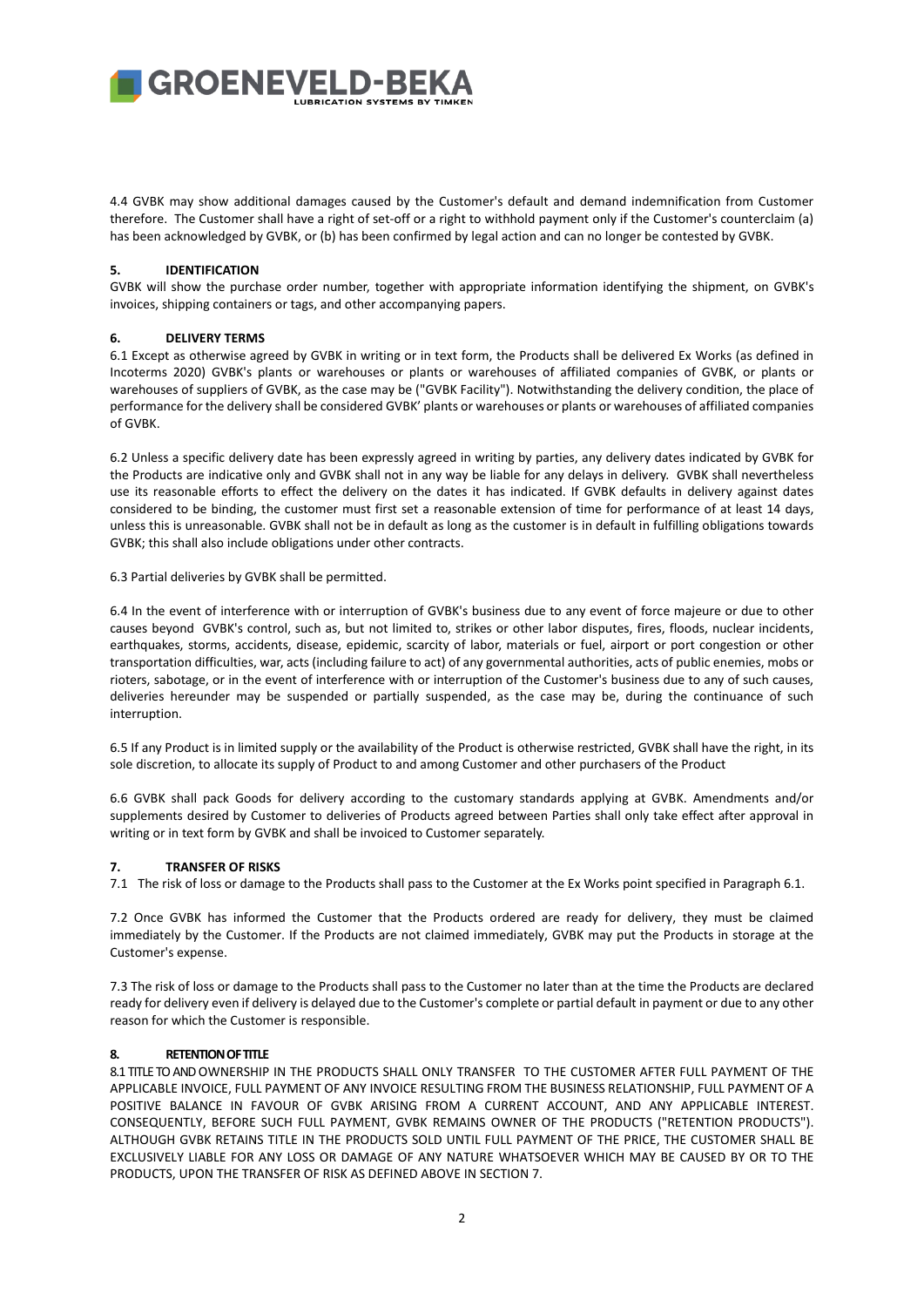# **I GROENEVELD-BE**

8.2 The Customer shall inform GVBK immediately of any attachment to, or any other legal or factual impairment of the Retention Products, or of any security granted to GVBK.

8.3 GVBK or any agent designated by GVBK, may remove Retention Products from the Customer's premises if the Customer has failed to pay the invoice(s) related to such Retention Products or if GVBK has cancelled the purchase order related to such Retention Products pursuant to these terms and conditions. If the removal occurred due to the Customer's default in paying, such removal shall not constitute a cancellation of the underlying purchase order by GVBK unless GVBK expressly stated this in writing.

8.4 To the extent permitted by applicable law, the following provisions shall apply:

- a) If the Retention Products are processed, manufactured or remodeled, GVBK shall be a co-owner of the resulting new product. GVBK's co-ownership shall be in proportion to the Retention Products' invoice value when compared to the invoice values of the other processed or remodeled products that became part of the new Product.
- b) If GVBK loses title to a Retention Product under applicable law due to a commingling with other products, the Customer hereby already transfers to GVBK the Customer's co-ownership in the resulting new products in proportion to the Retention Products' invoice value when compared to the invoice values of the other products that became part of the new product. The Customer shall hold all such products in safe custody for GVBK free of charge.
- c) The Customer may resell the Retention Products or the products co-owned by GVBK only in the ordinary course of business under customary terms of sale and only as long as the Customer satisfies its financial obligations towards GVBK when due. The Customer shall sell the Retention Products only with retention of title. Claims of the Customer which arise from the Customer's sale of the Retention Products are hereby assigned to GVBK, and GVBK accepts such assignment. Such claims shall serve as security for GVBK's claims against the Customers to the same extent as the Retention Products.
- d) If the Customer sells the Retention Products jointly with other goods not delivered by GVBK, the assignment of the claims shall be only in the amount of the Customer's invoice amount that can be attributed to of the Retention Products. In case of resale of products co-owned by GVBK pursuant to paragraph (a) above, claims will be assigned to GVBK corresponding to the amount of GVBK 's co-ownership.
- e) If the Customer collects amounts received from the sale of Retention Products in a revolving account relationship between the Customer and its respective customers, the Customer hereby transfers to GVBK such portion of the final balance due to the Customer which corresponds to the amounts received in respect to the Customer's sale of GVBK 's Retention Products.
- f) The Customer is authorized to collect amounts due from resales of the Retention Products as long as the Customer meets his payment obligations to GVBK. If the Customer (a) is in default with his payments, (b) transfers his business to a third party, (c) has suffered a reduction in his creditworthiness, (d) is in liquidation or insolvency proceedings, or (e) has violated his obligations under this Section, GVBK may revoke the authorization to collect such outstanding amounts due at any time.
- g) If GVBK has revoked the Customer's authority to collect outstanding amounts from his customers, the Customer shall immediately inform his respective customers of his assignment of such claims to GVBK and shall provide GVBK with all information and files necessary for the collection of the outstanding amounts. In addition, the Customer shall transfer any security received from his respective customers in respect to such claims. In the event that the aggregate value of the collateral securing GVBK's claims exceeds 20%, GVBK shall at the Customer's request release excess collateral selected by GVBK.

# **9. ACCEPTANCE OF ITEMS; NOTICE OF DEFECTS; OTHER OBLIGATIONS OF CUSTOMER**

9.1 The Customer shall note any claim for short delivery on the carrier's collection note, goods received note or the equivalent thereof, with signature of the collection note, the goods received note or the equivalent thereof constituting acceptance and receipt of the quantities recorded on the said notes and conformity of the delivery with the purchase order.

9.2 The Customer shall be obliged to examine Products delivered immediately upon receipt. In respect to obvious defects, written notice shall be provided to GVBK within 8 days of the Customer's receipt of the Products. In respect to concealed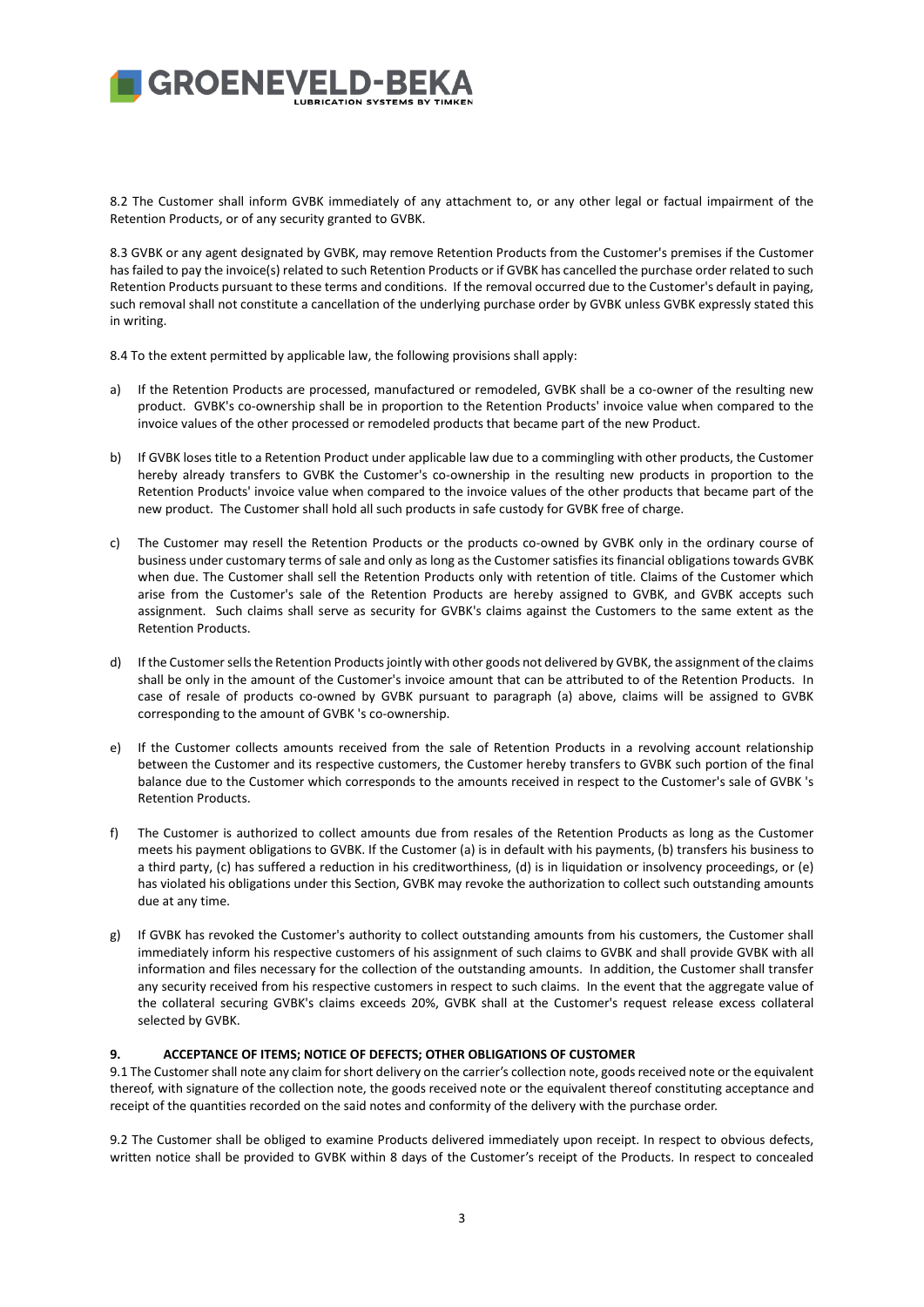# **GROENEVELD-BE**

defects, written notice shall be provided to GVBK immediately after the discovery of such defects. The notice shall specify the order date, invoice and shipment numbers, and shall if possible be sent to GVBK with a sample of the defective Products.

9.3 Customer is obliged to timely provide all access, facilities, Equipment, software and licences thereto, means and auxiliary means and information (including technical and functional documentation and other information) which GVBK or its designated agent will reasonably need for the proper execution of any order (and/or that may be useful in any other way), without charging GVBK in this respect. Customer shall also give GVBK all necessary and adequate cooperation required for the proper execution of any order and shall give GVBK instructions (on security and other relevant subjects) likewise without any charge to GVBK.

If Customer does not adequately and timely comply with the provisions of Article 9.3 then GVBK shall in any case have the right to suspend execution of the order concerned and shall have the right to charge for the costs thereby incurred according to the current prices and fees valid at that time. Customer holds GVBK indemnified against claims by third parties suffering damage in connection with the execution of any order that is the consequence of acts or omissions of Customer.

Customer shall be exclusively responsible for the selection, use, security, back-up action and application of Products delivered by GVBK within Customer's organization or outside, unless previously and unambiguously otherwise agreed between Parties in writing.

# **10. LIMITED WARRANTY**

10.1 GVBK expressly warrants: that (a) GVBK has title to the Products provided to the Customer; (b) the Products provided to the Customer conform to the description on the face of the relevant purchase order; and (c) the Products are free of defects in material or workmanship that would be discovered by following GVBK's standards of manufacture and inspection at the time the Products were manufactured. This limited warranty shall remain in effect for 12 months from delivery of the product (unless a special warranty period is granted in written by GVBK or applies by operation of law). Replaced Products are subject to the remaining of the original warranty term but not less than 12 months.

10.2 This limited warranty shall not be effective unless the Products are properly used, properly mounted and kept free of all contaminants, and does not cover the replacement of Products damaged as a result of external factors such as, but not limited to, the breakage of components or mechanisms surrounding the Products, insufficient maintenance, overloading, contaminants, incorrect handling, improper selection, sizing, alignment, installation, any modification, addition, or repair made during the applicable warranty period by anyone other than GVBK or its authorized agents . The above limited warranty is conferred for the benefit of the Customer only, to the exclusion of any other person. GVBK does not warrant that the operation or use by Customer of the Products in its applications will comply with the requirements of any safety code or regulation, or with any environmental or other law or regulation.

10.3 EXCEPT FOR THE EXPRESS LIMITED WARRANTY DESCRIBED ABOVE GVBK DISCLAIMS ALL REPRESENTATIONS AND WARRANTIES OF ANY OTHER KIND, EXPRESS OR IMPLIED, INCLUDING ANY WARRANTIES OF MERCHANTABILITY, QUALITY, FITNESS FOR A PARTICULAR PURPOSE OR STANDARDS OF PERFORMANCE.

# **11. LIMITATION OF LIABILITY**

11.1 GVBK's sole liability under the exclusive, express and limited warranty set forth in Section 10 above, shall be, at GVBK's choice, to repair or replace without charge, Ex Works GVBK Facility, any Products which do not comply with the foregoing exclusive, express and limited warranty, or a credit of a fair amount not to exceed the price paid for the nonconforming Product; PROVIDED that any Products or parts for which repair or replacement is requested must be forwarded to GVBK Facility, for physical examination to determine whether they complied with said limited warranty. REPAIR OR REPLACEMENT WITHOUT CHARGE OR CREDIT OF AN AMOUNT NOT TO EXCEED THE PRICE PAID SHALL BE THE CUSTOMER'S SOLE AND EXCLUSIVE REMEDY.

11.2 Under no circumstances shall GVBK be liable for any indirect, special, incidental, punitive or consequential damages, including without limitation:

- (a) the cost of removing or replacing Products, or of any other work performed on Products;
- (b) any damage to, or any of the costs of making adjustments to or repairs upon any mechanisms, equipment or machinery in which the Products were installed;
- (c) any other expense, loss or damages claimed to be caused by a defect in the Products; and
- (d) loss of goodwill, loss of profits or revenue, line shut-down, cost of capital, third party penalties

whether or not the possibility of such damages has been disclosed to, or could have been reasonably foreseen by GVBK.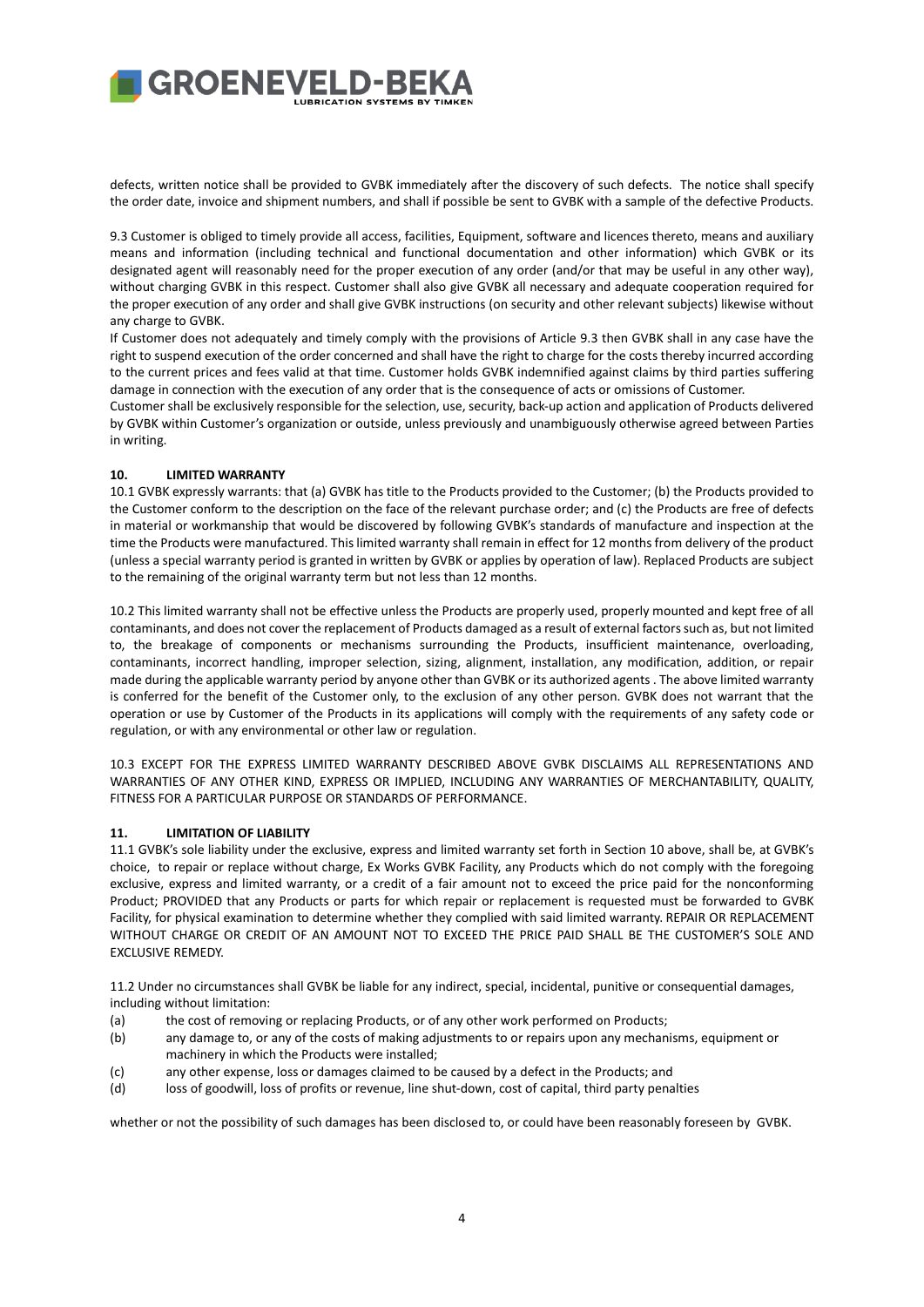11.3 Nothing in these terms and conditions shall be taken to limit or exclude the statutory rights of any United Kingdom Customer dealing as a consumer (a consumer being a person who is acting for purposes which are outside his business), including rights enacted into UK law pursuant to Directive 1999/44/EC or pursuant to the UK Consumer Protection Act 1987.

11.4 The following provisions shall apply to Customers who order Products for delivery in Germany:

**GROENEVELD-BE** 

- (a) If a consumer makes a warranty claim related to a product which is, or consists in part of, a GVBK Product, any Customer of GVBK who pursuant to Sections 437 and 478 para. 2 of the German Civil Code (BGB) claims damages from GVBK based on such consumer claim, shall immediately notify GVBK of the consumer claim and of the Customer's claim to seek damages from GVBK in respect thereto. The Customer shall send the defective Product back to GVBK for physical and metallurgical examination.
- (b) The recourse of the Customer pursuant to Sections 437 and 478 para. 2 BGB is limited to amounts not covered by the insurance of the Customer.

### **12 CANCELLATION**

12.1 Should the Customer desire to cancel a purchase order, after being so advised GVBK shall discuss the matter promptly with the Customer and if possible reach a mutually satisfactory agreement for cancellation. If such an agreement cannot be reached, the Customer shall give GVBK a notice of the Customer's desire to proceed with cancellation, such notice to be sent to GVBK by registered mail addressed to GVBK. GVBK shall thereupon submit a statement to the Customer of the amount of Product in any GVBK Facility which was completed and ready for shipment, the amount of Product or raw materials in such facility partially completed or purchased for use in the performance of the cancelled purchase order, whether actually in the process of manufacture or not, and the scrap or other value of all finished and unfinished Product and raw materials, all as of the time of receiving said notice from the Customer.

12.2 Within thirty days from the receipt of such statement from GVBK, the Customer will notify GVBK of the Customer's desired disposition of all completed Products, and will pay GVBK as liquidated damages (a) for all Products completed and ready for shipment at the contract price; and (b) for all unfinished Products and raw materials at cost, plus all sales and administrative overhead and profit in proportion to the state of completion of the Products at the time of the termination of the Customer's order, provided, however, that the Customer will be credited with the scrap or other value of all unfinished Products and raw materials and of any finished Products which the Customer directs GVBK to retain. Title to and possession of all raw materials and finished and unfinished Products which the Customer directs GVBK to retain shall remain with GVBK. Any Products delivered to the Customer shall be subject to the remaining provisions of these terms and conditions. Payment by the Customer under this Section 12 shall be made by the Customer in accordance with Section 4.

#### **13. INTERNATIONAL TRADE**

13.1 Customer shall comply strictly with all applicable U.S., EU or other government export laws and regulations, including, but not limited to, the Arms Export Control Act and the International Traffic in Arms Regulations, the Export Administration Regulations, and the various economic sanctions laws, regulations and executive orders administered by the Office of Foreign Asset Controls. Customer shall assist GVBK in complying and documenting compliance with those laws, regulations and executive orders.

13.2 Customer represents that it is not, and to the best of Customer's knowledge, its customers, its customers' end-users and its agents are not, on the U.S. Government's Denied Parties List, the Unverified List, the Entity List, the Specially Designated Nationals List, or the Debarred List, and are not otherwise subject to any U.S., EU or other government sanction or restriction that would prohibit the sale or export by GVBK of the Products, Services or technology that are the subject of the Agreement. When GVBK so requests, Customer shall provide all end-user and end-use information of which it is aware or which it could obtain with commercially reasonable efforts.

### **14. PRODUCTS DISPLAY**

The Customer undertakes not to display the Products in a public place, and in particular not to make any dispatch or delivery to a public or private exhibition of whatsoever kind without the express prior written agreement of GVBK.

#### **15. BUSINESS CONDUCT**

Customer represents and warrants that it has not engaged in and will not engage in any unlawful or unethical conduct (such as making or offering to make any improper or illegal payment or gift to an employee or official of a government, political party or political candidate, government-owned or controlled company or public international organization) to promote GVBK's products or services or to promote or facilitate the business interests of GVBK.